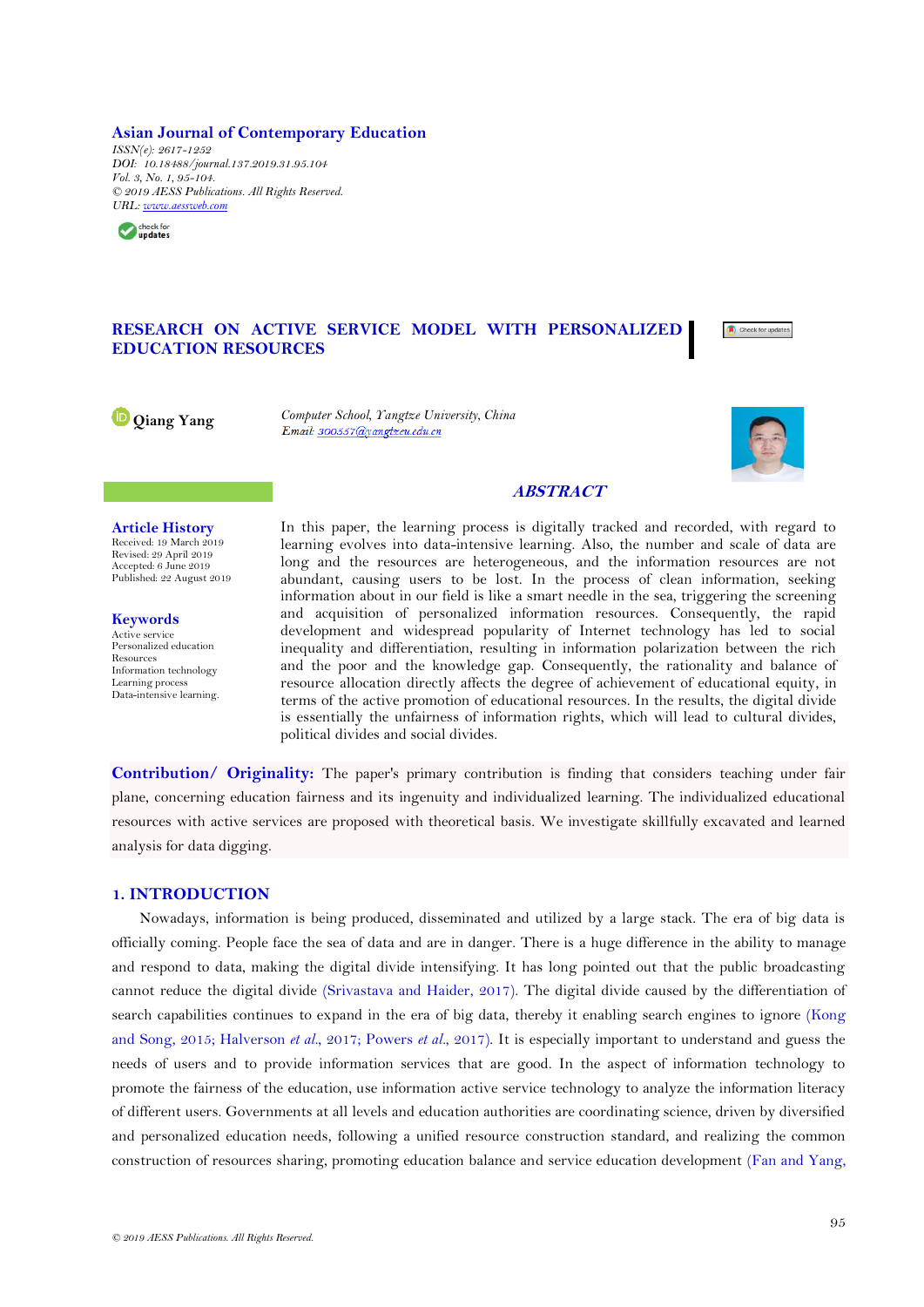[2015\)](#page-8-3). The allocation of educational resources is mainly the management and allocation of teaching facilities and resources, education teachers and services, and the purpose is to meet the needs of education. The starting point for education is equal. Teaching sharing resources continue to promote fertility, greatly enriched the educational resources, directly lead to information overload, choose to bring the plight of the learner, generate learning trek. Personalized service educational resources can be based on the learner cognitive basis, interest preferences, characteristics of a learning behavior, prediction learning needs of learners, learner initiative to push for the adaptation of knowledge and services [\(Baranov](#page-8-4) *et al.*, 2016; Chen *et al.*[, 2016\)](#page-8-5). In this way, the active promotion of educational resources is based on user needs, following certain protocol standards, and providing targeted resources to users in a timely manner [\(Rahimi](#page-9-1) *et al.*, 2015). The connotation of educational outcomes is mainly related to the learners' collaborative construction and internalization of knowledge, and the achievement of educational outcomes. Through personalized resources and services, the quality of the resources to the needs of learners push hands, we can promote learner to focus on knowledge construction, complete the transformation of knowledge to wisdom [\(Neuhofer](#page-8-6) *et al.*, 2015; [Karplus, 2017\)](#page-8-7). Only let each learner gain knowledge, ability and personality development, with the support of personalized resources and services, the learning community is passed through teachers and students [\(Aguilar](#page-8-8) *et al.*, 2015; Zhu *et al.*[, 2016\)](#page-9-2). Interaction, mutual help and mutual formation form group motivation and group performance, realize individual knowledge construction and collaborative knowledge construction, two-way spiral rise. In the process of knowledge collaboration construction, with the help of specific activities and collaborative strategies, knowledge can be sublimated into a certain method, thought and intellectuality; relying on personalized knowledge services and know-how Learning strategies, learners' individual differences are fully respected and identifiable, and everyone is given a fair opportunity to learn and participate.

## **2. TEACHEING UNDER FAIR PLANE**

Today, the entire world is being digitized. In the field of education, almost all educational resources and learning materials are digitized. Personalized services are designed according to educational resources initiative learners interested preferences, learning environment, information needs through learner main dynamic customization, system recommendation, etc., proactively provide learners with information and services that may be of interest to them. At the same time, according to learners' feedback dynamic update learners' needs and services, is an important solution to solve the information and knowledge gap Trek proposed. Starting from the connotation of educational fairness, this paper analyzes the challenges faced by the educational process fairness in the level of individualized educational resources acquisition and explores education. [Figure 1](#page-1-0) shows us the faculty and students with personalized education resources.



<span id="page-1-0"></span>Figure-1. Faculty and students with personalized education resources. **Source:** Chen *et al.* [\(2016\)](#page-8-5).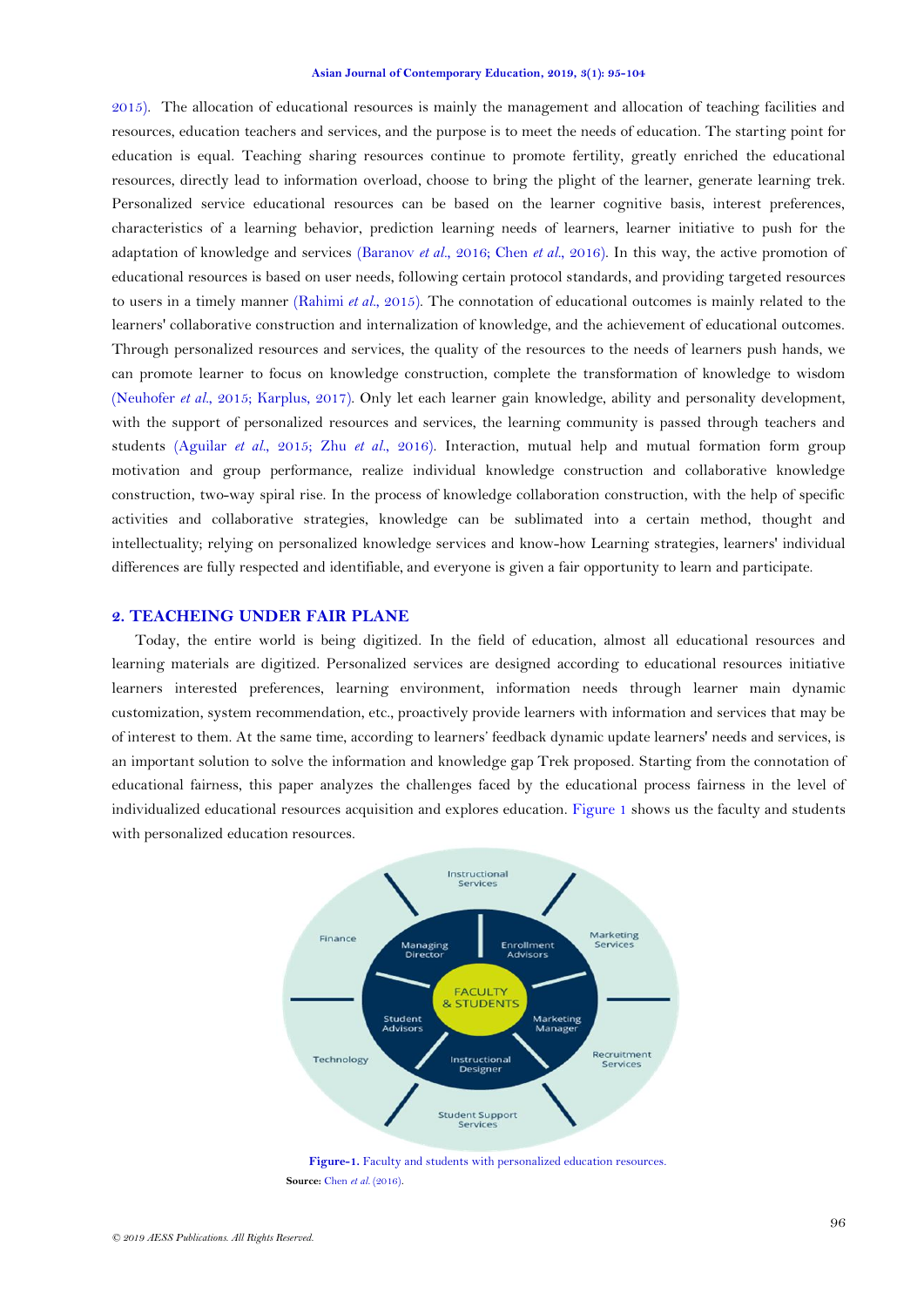The theoretical basis for the individualization of resource services to promote the fairness of the educational process: including the study of scientific theories, information dissemination theory, and personality chemistry.

# *2.1. Education Fairness and its Ingenuity*

Education equity is the focus of education in all countries of the world. Its internal communication has different interpretations in different eras. It is generally believed that the focus is on balance the allocation of educational resources. The principle of social distribution of educational resources reflects the social disparity in power to some extent. And the way of control, so education equity is an extension of social equity. The Swedish educator summarized the educational opportunities as the starting point conviction of educational equity is always accompanied by educational process.

It has received much attention in the academic circles and has also attracted great attention from the government level. The result is fair to levels. At the starting point of fairness, the central government and the education authorities at all levels jointly build and share educational resources. Optimize balanced allocation to promote fairness in education; at the level of process equity, schools and teachers personalize educational resources and services Push to promote fair education process: the result is fair level, the learning community to collaborate to build knowledge and deep within, realize To solve the "planning and production" of information, the process fairness level is to solve the "circulation and transfer " of knowledge, and the fairness of educational results is mainly Solve the "consumption and regeneration " of knowledge . The connotation of the fairness of education origin mainly involves the rational construction and balanced allocation of educational resources, and helps the starting point of education to be fair education.

### *2.2. Study Science and Individualized Learning*

With discipline around human learning, integration of science, cognitive science, computer science and other research achievements clever, "from different disciplinary angle all-round research on human learning coincidence, gave birth to a new, interdisciplinary field of research clever-learning science " in the country.

The goal, first of all, is to better understand the cognitive process and the socialization process to promote the most effective learning for everyone, and secondly, In order to redesign our impatient church and other learning environments by learning scientific knowledge, so that each learner can more learn and learn from others. Learning science to explore the meaning of adaptive learning, identify the ways to promote deep learning and lasting learning Ways to explore various environmental factors that affect human learning design related software tools, activity structures, course materials, learning science provides theoretical basis, insights, methods and means for the active service of personalized educational resources. For example, studying science.

Science research on "learning time dynamics", the push for determining the timing of information resources and services is very meaningful. The learning of scales is its influence on learners. The time of learning is to study different brain systems and social systems, Time and time to mobilize the role in learning, how to use the dynamic nature of time to promote learning. For example, learning the science on learning coincidence and collaborative learning, and believe that learning involves two processes: internal negotiation and external negotiation.

Knowledge with their own inner self negotiations has knowledge of, and external consultation refers to the interactive exchange of ideas with others of their point of view. It is the process of learning and upgrading together. Therefore, this study considered clever recommended content of information resources and services in addition to learning content, learning science places great emphasis on learning in real situations, and believes that learning. It is important to include the situation in which the learner is located. At the same time, in the stage of designing the personalized service resource active service model, it is necessary to face the need.

Combine "human-machine" intelligence, perceive and predict learner needs, create continuous "content stream" and personalized learning for learners service. Clearly information technology is to solve the problem learners' easy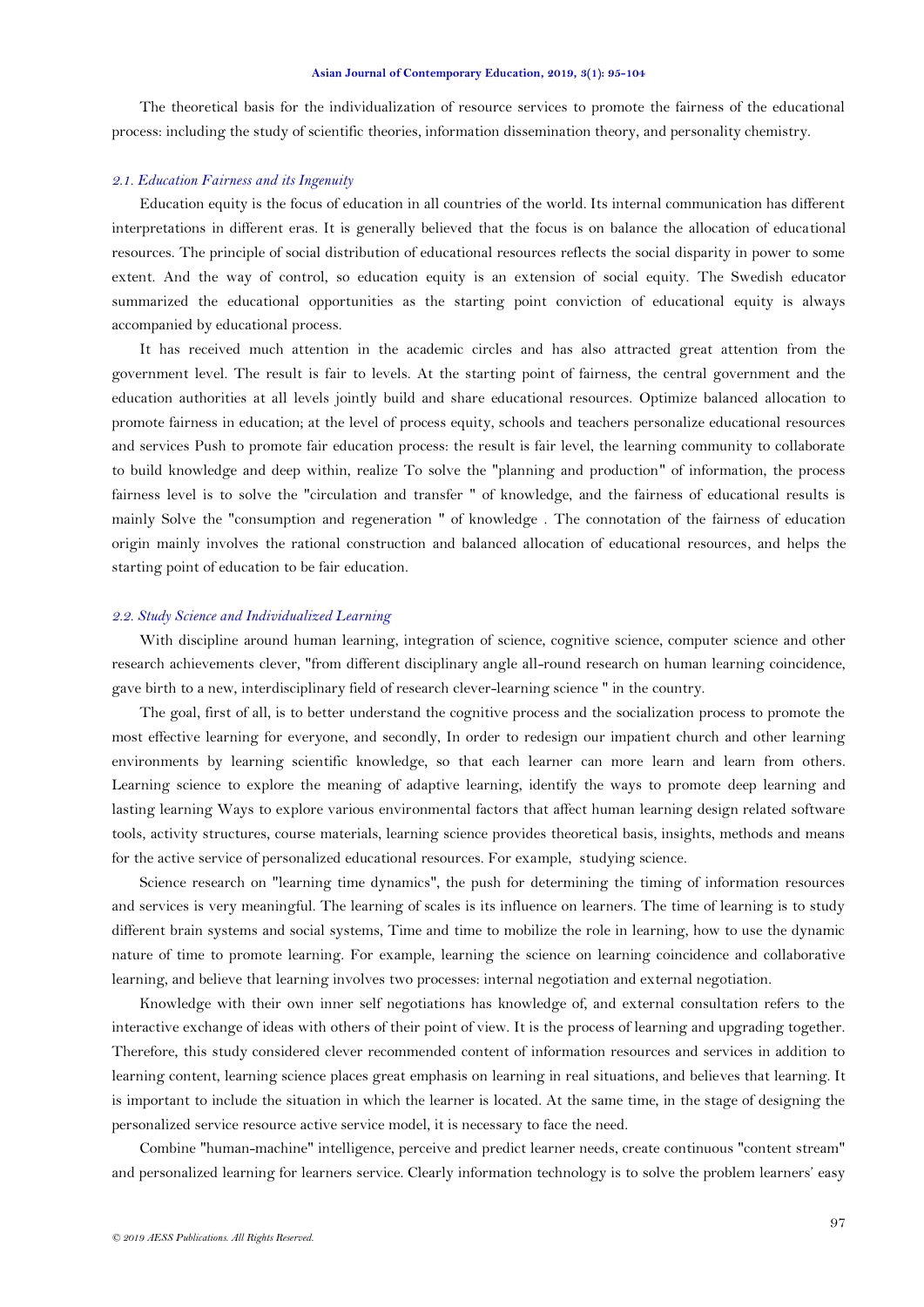access to educational resources and services for Students provide equal access to information. Comprehensive consideration of the dynamics of learner needs, the complexity of the learning process and the logic of the knowledge system, and the integration of human thoughts And wisdom, designs push technology feasible on the basis of precise push mechanism, achieve educational resources personalized service initiative, is believed Interest technology promotes the fairness and predicament of the educational process. The accuracy of educational resources cannot be achieved by human intuitive experience or intelligent technology. Push. Most current online learning system directly to the business recommendation algorithm simply transplanted to educational resources pushing module, does not consider the knowledge.

Push system existing educational resources, lack of information flow behind Chicago for "people" Emotional care, blind pursuit of narrow preferences, less consideration for guiding users to actively think and expand interest. From the push of the results In terms of most recommendation systems cannot perceive the learner's internal needs and evolve into strong knowledge marketing: from the push of content. In terms of coverage, the recommendation system is not strong in the ability to explore long tails of information, and the recommended types of information are single, resulting in a push content category.

More and more narrow. Existing data mining tools can provide powerful technical support for personalized push, but master the information of these technologies Experts also often a lack of awareness of science, understanding the learning process, the knowledge structure and teaching principles, it is difficult to achieve also posted occasional push. Management disciplines teachers, although the law cooked stable internal needs of learners and clear hierarchy of knowledge and logic, but in Master and use new technologies rather slow, the establishment of docking between the lack of appropriate channels and information specialists, it is difficult to achieve crossborder co-Work. Therefore, how to follow the theory of learning science, comprehensively consider the various factors of the learning process, and predict the diverse needs of learners, Selection of appropriate prediction algorithm and recommendation technology, integration of human thought and wisdom, map the match off between learners and resources the system is facing a big dilemma.

# **3. INDIVIDUALIZED EDUCATIONAL RESOURCES WITH ACTIVE SERVICES**

### *3.1. Educational Equity under Theoretical Basis*

Learning scientific theory to study the influence of different learning methods on the learning effects of different learners, emphasizing situational learning for knowledge building The value of the structure, this research and development by providing each student with personalized learning services including learning resources and learning community, promote learner can gain an improvement in learning performance. Personalized learning theory advocates differentiated teaching for different learners Learning strategies and learning materials, this study provides a clever investigate the differentiation of resources and services for different types of learners, thereby promoting each Learners can gain growth and development based on natural well-being. Data mining technology can skillfully analyze learner learning patterns and predict Measurement needs of learners, and provide technical support for the realization of personalized education. In [Figure 2,](#page-4-0) we can see the motivation and task cycle in the process. In terms of channels and channels, this researcher delivers personalized resources to the learners who need them through a dedicated service, thereby shrinking the digital divide. Learning analysis and knowledge services based on data mining results, provide targeted learning interventions for each learner, design personalized different from the direct interventionist stance of teaching system design, learning science service education as the goal, with the help of advanced Summing learners and resources of bilateral interaction, to make recommendations intellectual content, using virtual reality technology clever digital characterization And presentation technology to build knowledge content based on real social context, so that students are immersed in the real social context. Exploration, so as to establish meaningful learning associated with the real world relative access and behavior.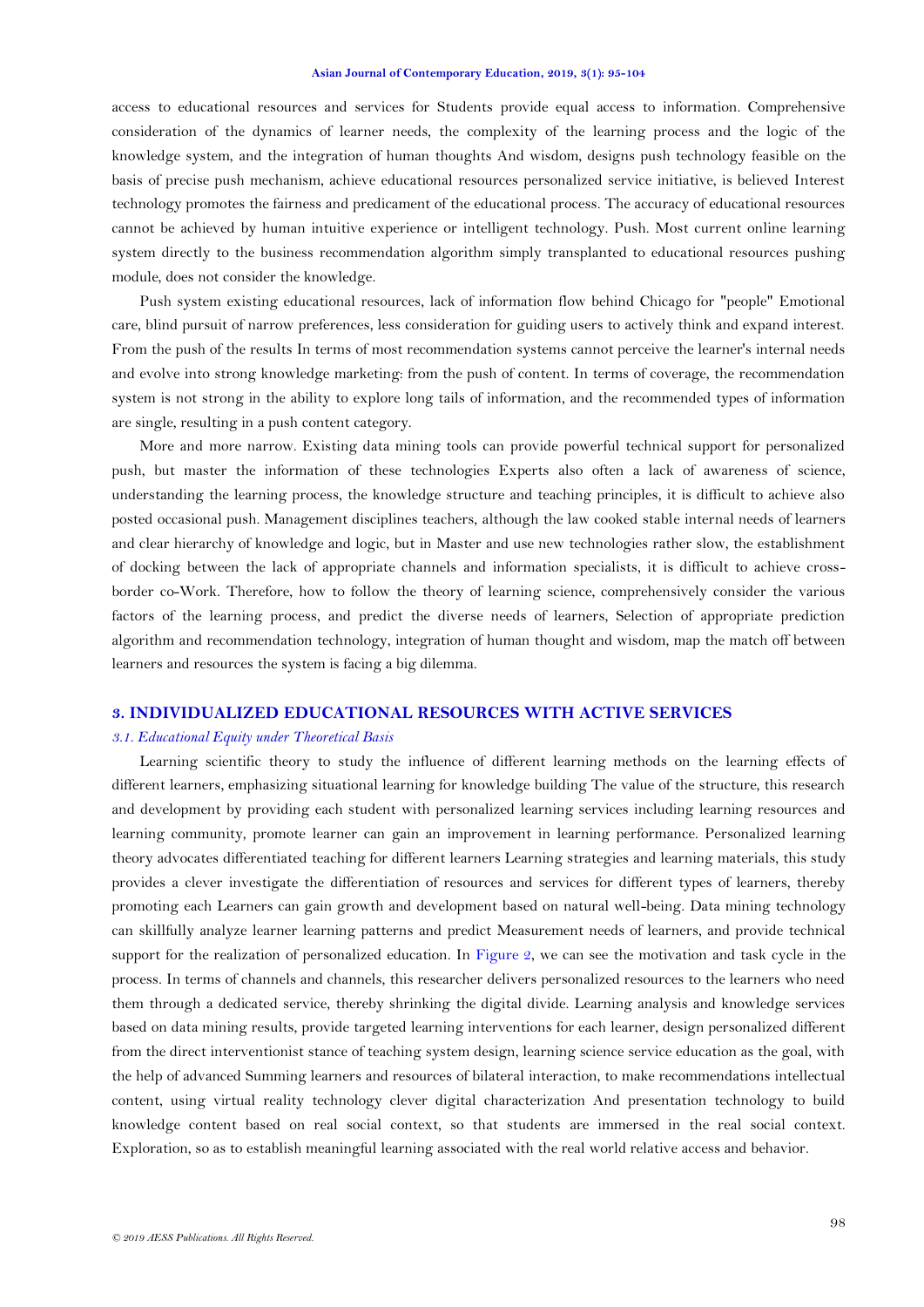

Figure-2. Motivation and task cycle in the process. Source: [Neuhofer](#page-8-6) *et al.* (2015).

<span id="page-4-0"></span>With interactive tools and interactive media, with the same clever students, teachers, experts in interactive collaborating on community-based social learning; At the same time, the body is also experiencing learning sessions and conflicts between existing knowledge and new ideas, assimilation and adaptation, and ultimately the formation from Having your own insights, tapping your self-worth and building your own identity. Cognitive tools, learning environment, collaborative culture, and technical support Sign language, constitute the main Community cooperation between deep learning of the necessary social intermediary. Obviously, effective use of information technology Surgery, exploring individualized education resource active service mode, learners can explore knowledge, social learning and self-development.

# *3.2. Personalized Learning*

Personalized education as an educational dream, ancient and modern, Chinese and foreign educators' different interpretations were made. Ideal as early as 2,500 years ago, our country and educator Confucius individualized education they already have, that "because of material teaching, no child left behind "education thought. Nuclear is individualized for the inclination and ability to learner differences, implement different customize educational goals and learning plans, training methods and coaching programs, and organize professionals to provide learning management strategies and knowledge management Technology and the effective educational resources of Dad, help educators to break through the limits of survival, achieve self-growth, self-realization and self-improvement.

Some scholars define personalized education to provide a safe learning environment and support for students and harmonious interpersonal relationships, thus promoting beyond the self, pay attention to the improvement of students' cognitive ability and the length of academic knowledge, caring for the emotional experience of students and the growth of the spirit. The connotation of sex education is constantly evolving. The initial aim was to pursue different educational methods, provide different educational content, and gradually is proposed that the entire education system needs to be individually designed and implemented. Later, with the rise of social learning and collaborative learning methods, Rich and personalized education not only pays attention to the learner's own cognitive development and identity, but also gradually pays attention to learners' interpersonal relationships.

Personalized education supported by information technology is a new demand to promote fairness in the educational process. New technology, human learning concept and square the transformation of the economy and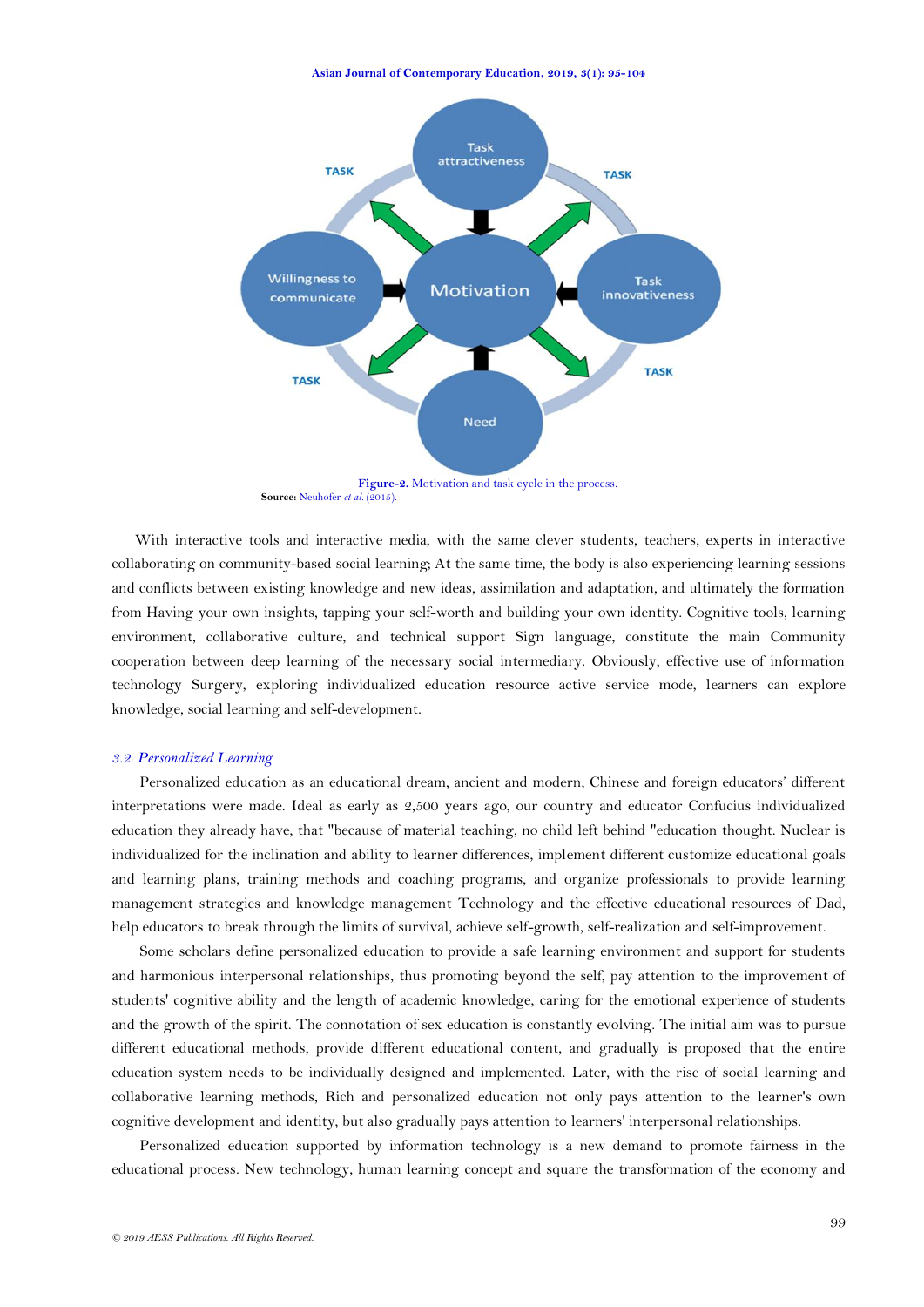the transformation of the economic growth model have also raised demands for education reform. In the era of industrial civilization, it is necessary to inspect a large number of skilled players. Workers pipelining, gave birth to the "class teaching system" and "class industrialization" which adapts the training mode to teach Knowledge, ability and self-development. From the perspective of educational fairness, we have implemented a model of teaching students who are educated and educated. Entering a talented person and diversifying development is the highest level of education equity. The theory of personalized education provides a theoretical basis and guiding ideology for the active promotion of educational resources. The essence of educational resources and active services the qualitative meaning is to provide personalized educational resources and learning based on students' learning style, cognitive foundation, learning situation, and rationality. Requirements include learning objectives, learning content, and learning. Educational resources such as partner, learning path, learning style, learning evaluation, cognitive tools and educational services are all required to learn the needs of the learners are compelling, allowing learners to receive educational resources and learning services that are timely, pleasing, and desirable. Therefore, personality.

The active service of educational resources should first pay attention to the rational state and information needs of learners in different situations; then, according to users The requirements and the labeling of the resources themselves, filtering and filtering information for learners, simplifying and simplifying, and changing knowledge fragments into systematic knowledge Chain, based on the equipment held by learners, adaptively present educational resources and learning services; finally, we must consider the timing of information push, and gather a good knowledge chain is recommended to the user at the right time.

# **4. SKILLFULLY EXCAVATED AND LEARNED ANALYSIS**

# *4.1. Data Digging*

Mining techniques are designed to screen and extract rules and knowledge that are of interest or valuable to decision making from vast amounts of data. This knowledge is implicit in potential information. Data mining has classification, prediction, estimation, clustering, correlation analysis and time series mining Digging and other functions. Data mining has five major steps: data selection, preprocessing, feature transformation, pattern mining, solution and evaluation. In order to optimize the quality of education management and learning performance, it is necessary to extract valuable information from educators and learners from a large amount of data. This demand has spawned the emergence of educational data mining research. [Figure 3](#page-5-0) gives us the perspective of student achievement with plan, study, gather and do.



<span id="page-5-0"></span>**Figure-3.** Students' achievement with plan, study, gather and do. Source: [Halverson](#page-8-1) et al. (2017).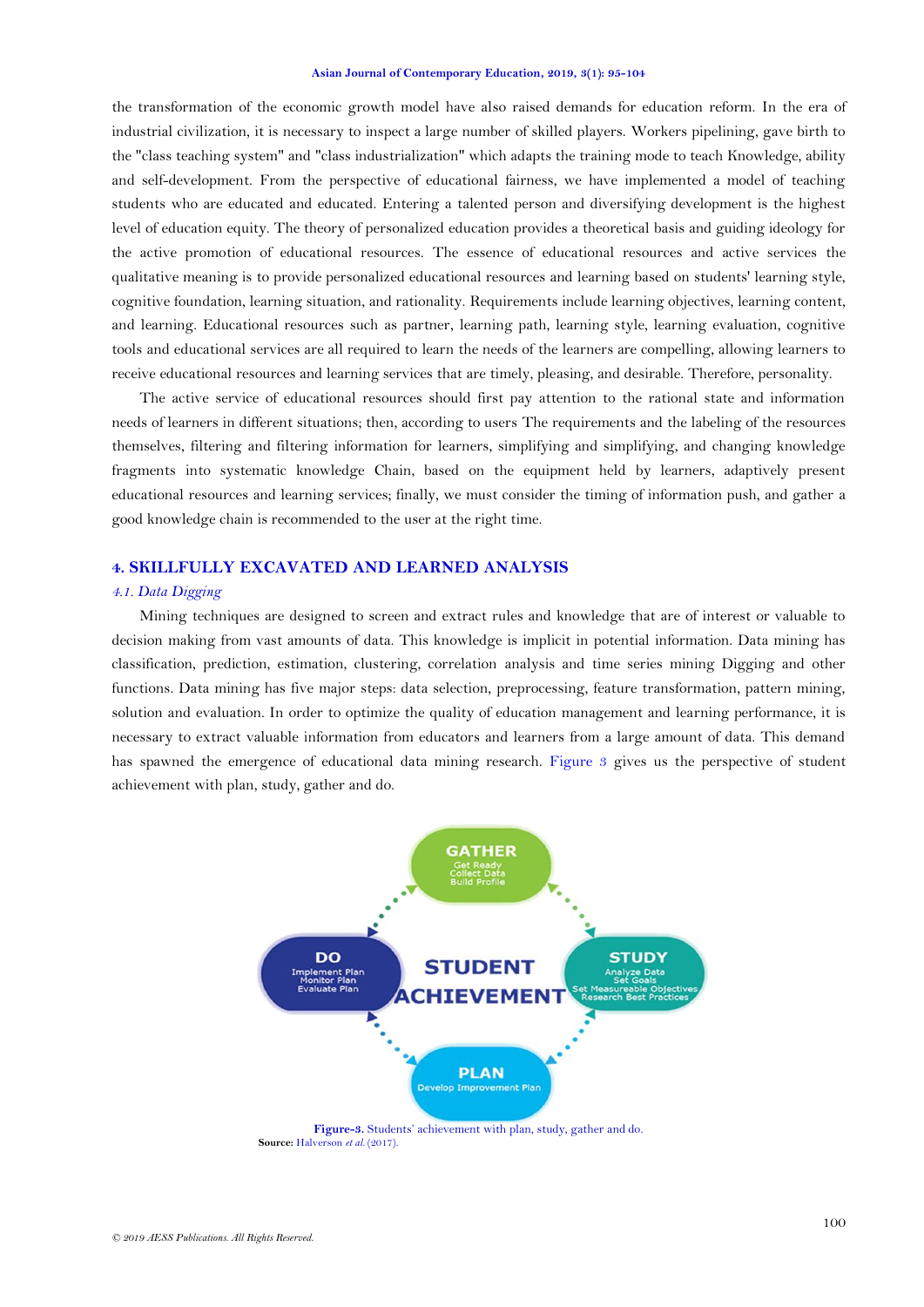According to mining applications in education theme of the conference, caused a data mining education in the country's attention. Information technology education in full swing to further promote and online education, leading to a big shock enlargement of education data, triggering education collar the various types of data in the domain are growing rapidly. Apply data mining to teaching and research, and discover hidden valuable knowledge from educational data. The use of key technologies classification, clustering, forecasting, data mass education into mining and clever use for students recommended for its two characteristics and learning styles of learning support services, to help teachers identify potential teaching of law and thus enhance the quality of teaching, the school managers provide macro management decisions.

Therefore, in order to support learners to deep learning and individualized creation, it is necessary to provide them with automatic perception of learning situations and knowledge. Don't learner features, provide customized learning resources and convenient interactive tools, automatically record the learning process and evaluate learning outcomes. This research introduces data mining technology into the active service of personalized education resources, using classification, clustering, and key technologies such as association rule analysis, clustering learners, classifying resources, and establishing relationships between resources and learners Guan also equipped, and implicit, potentially valuable decision-making rules and knowledge mining and utilization. Recommend appropriate to learners.

Educational resources, learning strategies, and support services that are characterized by their personality. At the same time, also recommend learning for learners learning clever similar, Learning partners with the same cognitive style and similar interest preferences build a learning community to achieve the goal of collaborative learning.

### *4.2. Learning and Analysis Techniques*

Discourse analysis is commonly used in learning analysis, emphasizing personalization and adaptive learning. In order to understand the characteristics of learners in depth and in order, you need to Collection of data from a large number of complex, mining and refining information learner, and then explore the potential of knowledge and patterns. For example, Interactive analysis through teaching and learning processes, semantic analysis of learning resources, social network analysis of learning peer relationships, and learner personality.

Feature analysis, learner behavior and sentiment analysis, etc., optimize the learning process and improve the learning quality. In educational information resources In the active push service, through the learning and analysis technology, students' learning behavior information, learning achievement information, and learning process are collected. According to the learning path, the learner's personality characteristics, learning behaviors and learning situations are fully captured. Learning analysis focuses on data analysis, The purpose is to mine relational patterns. In this study, first gathering of students learning state, learning processes and learning outcomes and other information.

For example, by collecting the frequency of students watching instructional videos on the learning platform, and withdrawing from teaching videos Point in time, to participate in the kind of learning activities, post the number of replies, the time spent on the test, scoring rate and other kinds of questions, Construction of the learner model to integrate this information what, guess what students learn sip there may be dangerous, and thus to provide targeted.

Learning intervention designing a world-wide learning program and recommending personalized learning by assessing the knowledge base that students have. Visible, the results of data analysis can be used as improve student learning, personalized recommendations Learning resources and learning activities provide an important basis.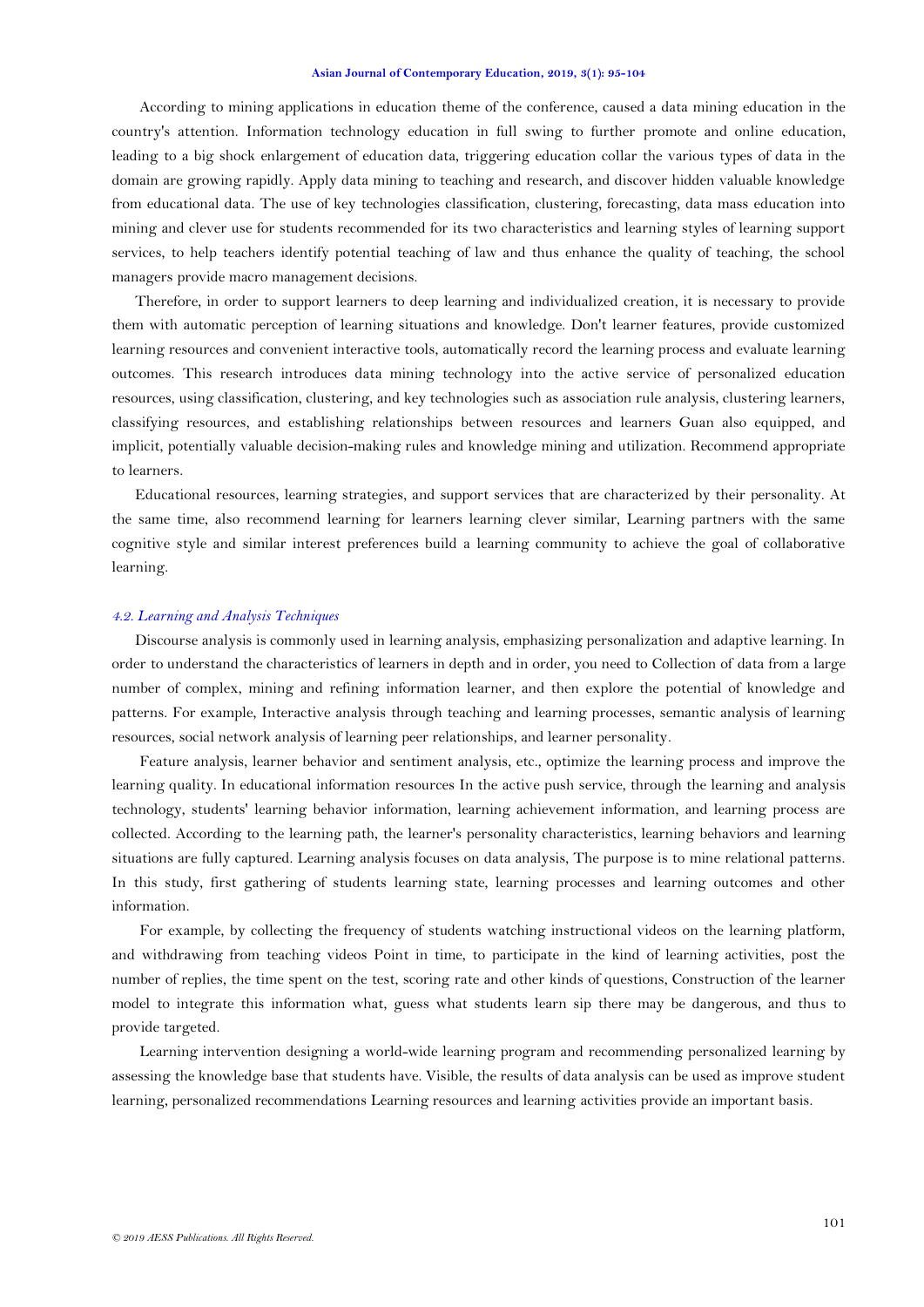### **5. TIMES SPREAD AND KNOWLEDGE SERVICES**

# *5.1. Information Transfer*

Education is a typical information dissemination activity. The acquisition of human knowledge is inseparable from the dissemination of information, and the acquisition of information is an impact. Therefore, in order to improve the educational communication effect, it is necessary to analyze the needs of the educated, select the appropriate content and media, and construct an ideal. The way of interaction is conducive to the initiative and creativity of the educated. The emergence of online media faces the transmission and acquisition of information when scarcity and "sea of information" on the situation persists. Therefore the academic knowledge services become ever in-depth study of the subject.

Association first proposed the concept of knowledge services. Some foreign scholars believe that knowledge services are concerned with services rather than this information; it can provide users with access to solve practical problems users of information, knowledge products and other needed services, the user from the flood of information freed up. Go to corporate intelligence. Some scholars object based on the perspective of service, proposed knowledge services to meet the needs of external customers, production. It also provides a process for content-based valuable organization and results output. Some scholars tend to think that knowledge services are based on user questions.

Process Knowledge Service may be described as: (1) user demand model building: raw based on user basic information, such as browsing behavior into the initial user knowledge needs model. (2) Personalized knowledge service: the knowledge base returns knowledge according to user request, knowledge service after the subject matches and filters the returned knowledge with the user model; the personalized knowledge is pushed to the user. (3) User model feedback the knowledge initiative service platform includes a key component: knowledge requirements analysis module, knowledge space management module, knowledge Push service module. Knowledge module by tracking user needs analysis for the network pounds, social network data and some survey data.

To determine the user's knowledge needs, the module is a prerequisite for personalized push. The key to knowledge needs analysis is to build learners Interest feature model focusing on user profiles, understanding their learning situations, and tracking their learning behavior. Knowledge space management module various forms of resources are processed, managed, and integrated into a list of alternative resources. The premise of knowledge management is to build a school wherein the resource model learning, learning resources classification, characterization, automatic retrieval, dynamic reconfiguration polymerization. The main purpose is to extract the information resources that have been processed and aggregated, and push them to the user in an appropriate form. In order to meet the needs of different users at different stages, in the way services and content services, the need for innovative service model.

# *5.2. Personalized Teaching and Skillful Initiative*

In the context of big data, requires the full integration of the advantages of human wisdom and technology, creating a personalized educational resources active service department At the teacher level: teachers make full use of educational big data and analysis of the king, to fully obtain the learner's real learning situation (such as knowledge Reserves, learning preferences, emotional attitudes, etc.) and implicit learning skills, systematically grasp the structure and characteristics of educational resources, in the learner Establish the mapping between resources and, using the mass media and push clever tools, to provide targeted learners, adaptive learning service new challenge. It is pointed out that frequent information flow can lead to information overload. American communication scientist proposes that the information gap between the rich and the poor leads to information acquisition opportunities and information literacy differences, thus forming a knowledge gap.

Expansion learners can capture contextual information, interests, preferences Information and cognitive behavioral information, the use of semantic web and artificial intelligence technology Surgery, association rule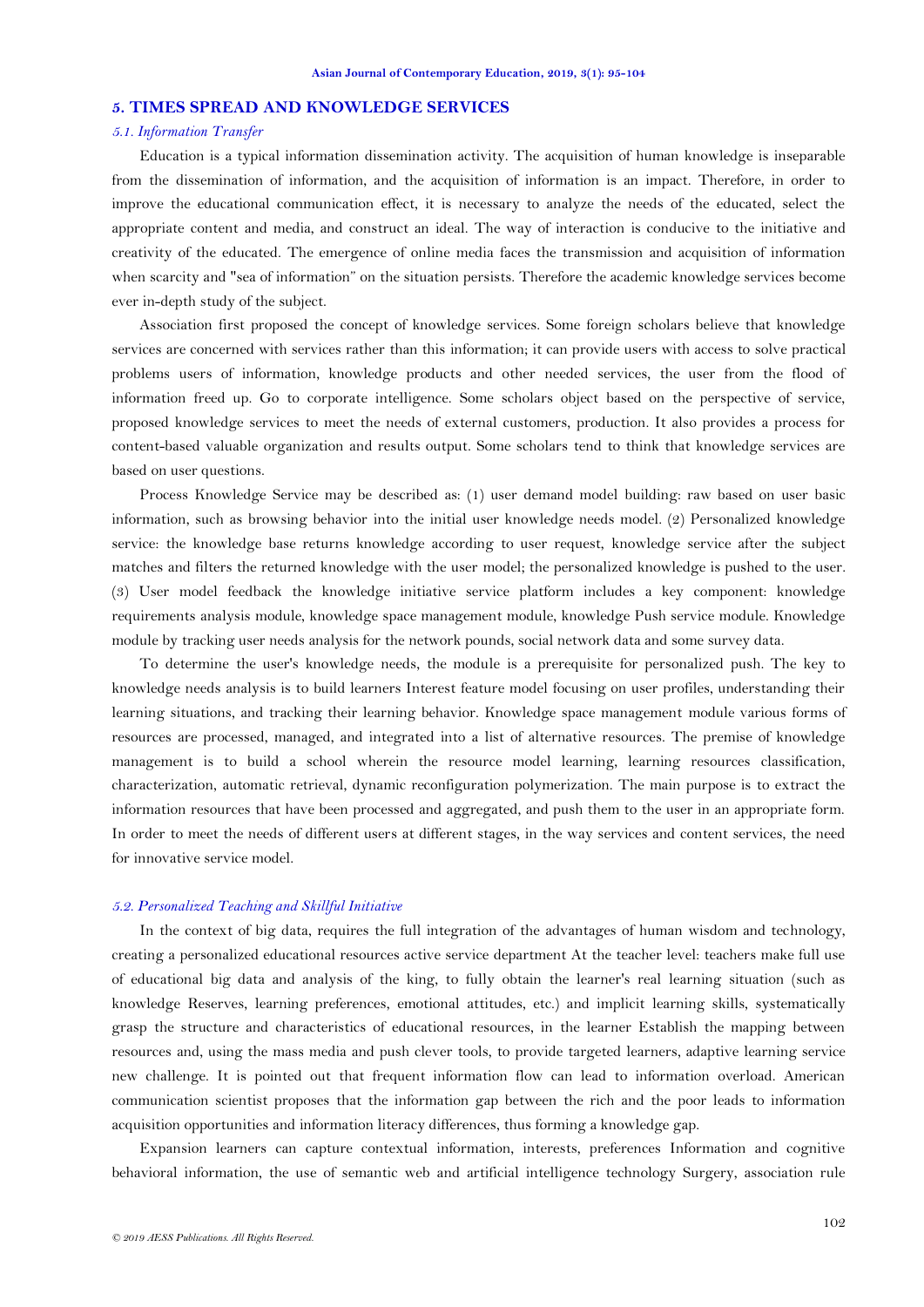mining, in order to accurately predict and understand the needs of learners. On the one hand, learners can go from all kinds of places anytime, anywhere. Obtain the required information resources in the database, and be able to evaluate feedback on information resources; on the other hand, use the information active service technology "Surgery", learners can receive push intelligent push, personalized, customized, seasonal occasion of information services. Clearly, information push technology will reduce the effort and cost of cable Dissatisfied with the user information, to ease information overload. The basic aspects of communication process constitute elements of the objective laws and education combined, can explore education dissemination of results maximum the implementation path. In the network learning environment, the use of information active service technology to provide students with rich teaching resources and integration service obtain information and knowledge for learners to provide quality benefits, prompting learners to enhance learning and motivation.

## **6. CONCLUSION**

This paper proposes the active service model with personalized education resources, in the context of big data, requires the full integration of the advantages of human wisdom and technology. Thus, Learning scientific theory to study the influence of different learning methods on the learning effects of different learners, emphasizing situational learning for knowledge building The value of the structure, this research and development by providing each student with personalized learning services including learning resources and learning community, promote learner can gain an improvement in learning performance.

**Funding:** This study received no specific financial support. **Competing Interests:** The author declares that there are no conflicts of interests regarding the publication of this paper.

# **REFERENCES**

- <span id="page-8-8"></span>Aguilar, J., P. Valdiviezo and J. Cordero, 2015. Conceptual design of a smart classroom based on multiagent systems[C]//Proceedings on the International Conference on Artificial Intelligence (ICAI). The Steering Committee of The World Congress in Computer Science, Computer Engineering and Applied Computing (WorldComp), pp: 471.
- <span id="page-8-4"></span>Baranov, A., N. Balashov, N. Kutovskiy and R. Semenov, 2016. JINR cloud infrastructure evolution. Physics of Particles and Nuclei Letters, 13(5): 672-675.Available at: https://doi.org/10.1134/s1547477116050071.
- <span id="page-8-5"></span>Chen, J., C.D. Mullins, P. Novak and S.B. Thomas, 2016. Personalized strategies to activate and empower patients in health care and reduce health disparities. Health Education & Behavior, 43(1): 25-34.Available at: https://doi.org/10.1177/1090198115579415.
- <span id="page-8-3"></span>Fan, J. and W. Yang, 2015. Study on e-government services quality: The integration of online and offline services. Journal of Industrial Engineering and Management, 8(3): 693-718.Available at: https://doi.org/10.3926/jiem.1405.
- <span id="page-8-1"></span>Halverson, L.R., K.J. Spring, S. Huyett, C.R. Henrie and C.R. Graham, 2017. Blended learning research in higher education and K-12 settings[M]//Learning, Design, and Technology. Cham, Springer, pp: 1-30.
- <span id="page-8-7"></span>Karplus, S.S., 2017. Integrating academic library resources and learning management systems: The library blackboard site. Education Libraries, 29(1): 5-11.Available at: https://doi.org/10.26443/el.v29i1.219.
- <span id="page-8-0"></span>Kong, S.C. and Y. Song, 2015. An experience of personalized learning hub initiative embedding BYOD for reflective engagement in higher education. Computers & Education, 88: 227-240.Available at: https://doi.org/10.1016/j.compedu.2015.06.003.
- <span id="page-8-6"></span>Neuhofer, B., D. Buhalis and A. Ladkin, 2015. Smart technologies for personalized experiences: A case study in the hospitality domain. Electronic Markets, 25(3): 243-254.Available at: https://doi.org/10.1007/s12525-015-0182-1.
- <span id="page-8-2"></span>Powers, M.A., J. Bardsley, M. Cypress, P. Duker, M.M. Funnell, A.H. Fischl, M.D. Maryniuk, L. Siminerio and E. Vivian, 2017. Diabetes self-management education and support in type 2 diabetes: A joint position statement of the American